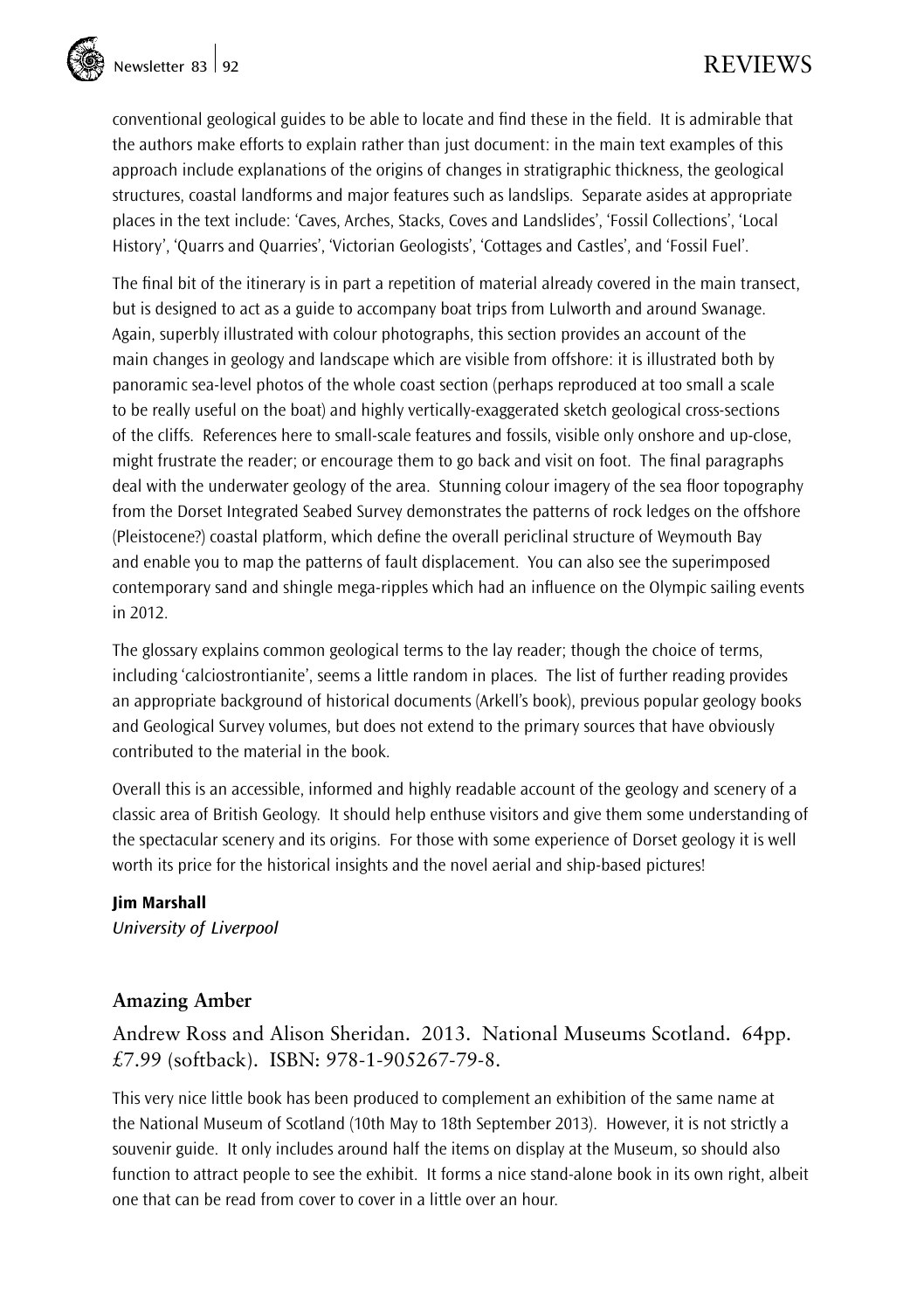REVIEWS Newsletter 83 93

Following a short foreword and introduction, the chapters include: What is Amber?; Where is Amber from?; Amber in Scotland's Past; Amber Jewellery; Decorative Amber; Fakes; Insects and other Inclusions; DNA from Amber; followed by a short bibliography (general reading rather than academic works) and the acknowledgements. Although general and global in scope there is, not surprisingly, a strong emphasis on the 5,500 year-old Scottish association with amber, as evidenced from archaeological sites. The text reads well and is accurate and up to date, correctly citing the oldest inclusion-bearing amber as from the Triassic of Italy. Various dates have been proposed for the age of Baltic amber as a result of different dating methods. Here, the authors have opted for the younger end of this spectrum (28–38Ma), whereas elsewhere in the scientific literature an age assignment of 44–49Ma is not uncommon. The authors refer to



the 400 insect species described to date from Dominican amber, but the actual number is probably around twice that value (see Penney, 2010) and considerably higher still when the non-insect fossils such as spiders are included. Despite the brevity of the text a reasonable amount of the content was new to me (even as an amberphile of two decades). The book is richly illustrated throughout and I found the images of the Hunterston Brooch (p. 26) and the religious carving (p. 40) particularly impressive. Also of interest was the unusual cattle charm (p. 29) that would have been dipped in the drinking water of sick cattle, whilst chanting a spell, in order to cure any ailments.

The general layout of the book is pleasing to the eye and the 150+ photographs are sufficiently large and clear. These are split approximately evenly between palaeontological inclusions and others (raw amber, historical artefacts, contemporary jewellery), hence striking a good balance in the content. Several new family or higher taxon records are photo-documented for various deposits: Cecidomyiidae in Chinese (Fushun) amber (p. 46), Miridae in Burmese amber (p. 50), Rhagionidae in Mexican amber (p. 55), Zygoptera in Mexican amber (p. 55), Geophilomorpha in Mexican amber (p. 55), Diplatyidae in Mexican amber (p. 55) and Tropiduchidae in Mexican amber (p. 56).

A handful of typos have slipped through the proofing stage (pp. 13, 57) and although Burmese amber is still referred to as such, the country of origin should now be cited as Myanmar (pp. 15, 38). Unfortunately, it would seem that the authors have been let down by their printer. At least in my review copy, many of the pages have smudges from the opposite page, while others have multiple black specks (*e.g.* pp. 39, 42, 43). Although in most cases these are very faint and will probably go unnoticed by the reader, I would not be happy (as an author and publisher) if I received this quality of work from my printer.